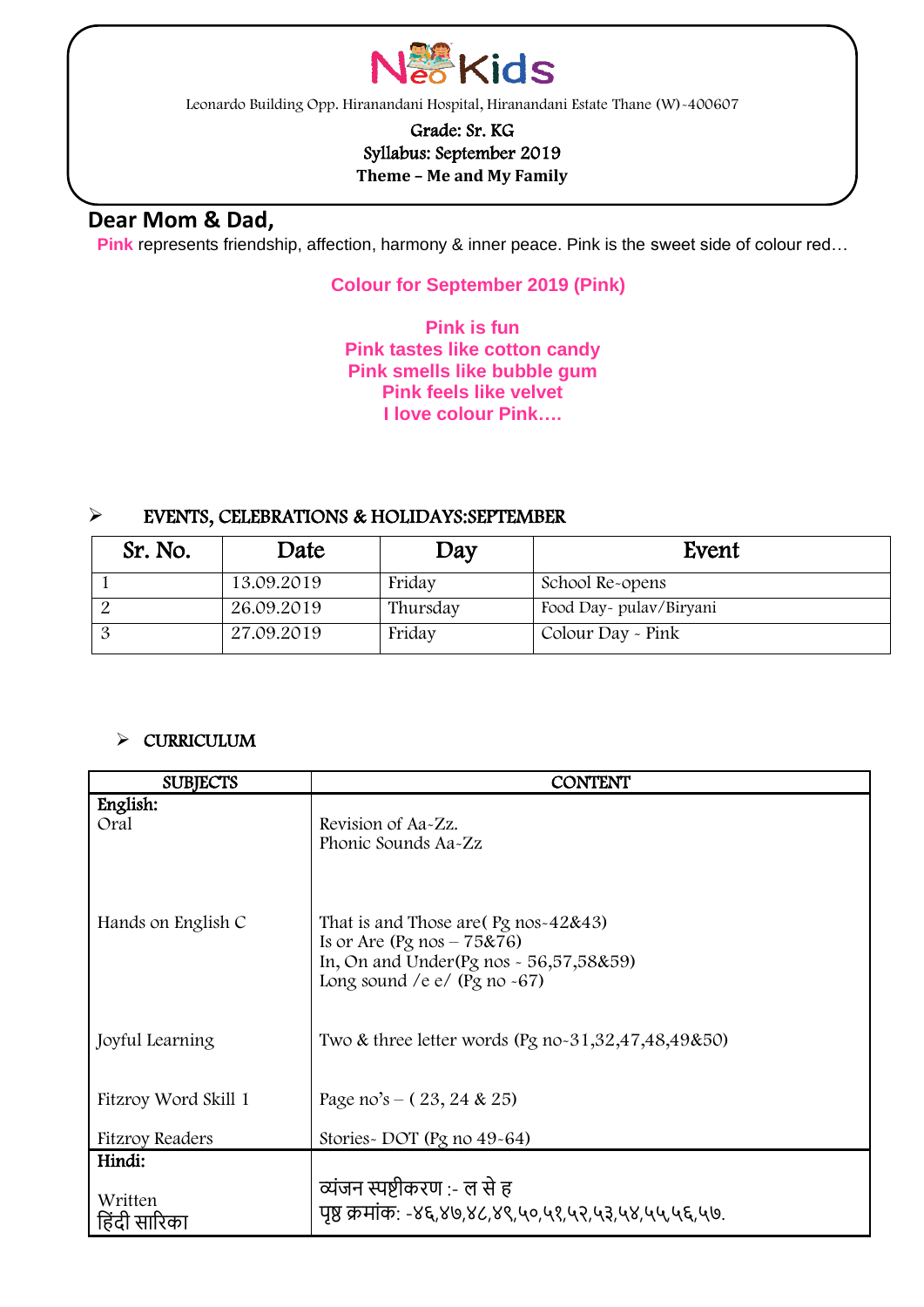| हिंदी -२ :-                                                                  | पृष्ठं क्रमांक ३५,३६,३७,३८,३९,४०,४१,४२,४३,४४,४५,४६,४७,४८,४९,५०.                                                                                                                                                                                                                                                                               |
|------------------------------------------------------------------------------|-----------------------------------------------------------------------------------------------------------------------------------------------------------------------------------------------------------------------------------------------------------------------------------------------------------------------------------------------|
| Maths:<br>Written & Oral<br>Joyful Learning Maths<br>Creative Learning Maths | Revision of $1 - 100$<br>Number Names - One~ Twenty<br>Numbers-61-70 (Pg no's-44&45)<br>Number names: Seventeen – Twenty (Pg nos-55,56,57&58)<br>Ascending and Descending orders (Pg no-<br>96,97,98,99,100,101,102&103)<br>Numbers 61-70 (Pg no-65)<br>Numbers $71-80$ (Page no $-67$ )<br>Greater than, less than and equal to (15,16 & 17) |
| EVS:                                                                         | Rooms in My House – $(pg.no-21,22,23,24,25,26&27)$                                                                                                                                                                                                                                                                                            |
| Art &Craft Book~                                                             | Activity - 4 Me and My Family (Pg.no-5)<br>Free-hand Drawing                                                                                                                                                                                                                                                                                  |
| Rhymes- Hands on classic                                                     | MY TEACHER (Pg no 7)<br>BEFORE AND AFTER NUMBER (Pg no-8)                                                                                                                                                                                                                                                                                     |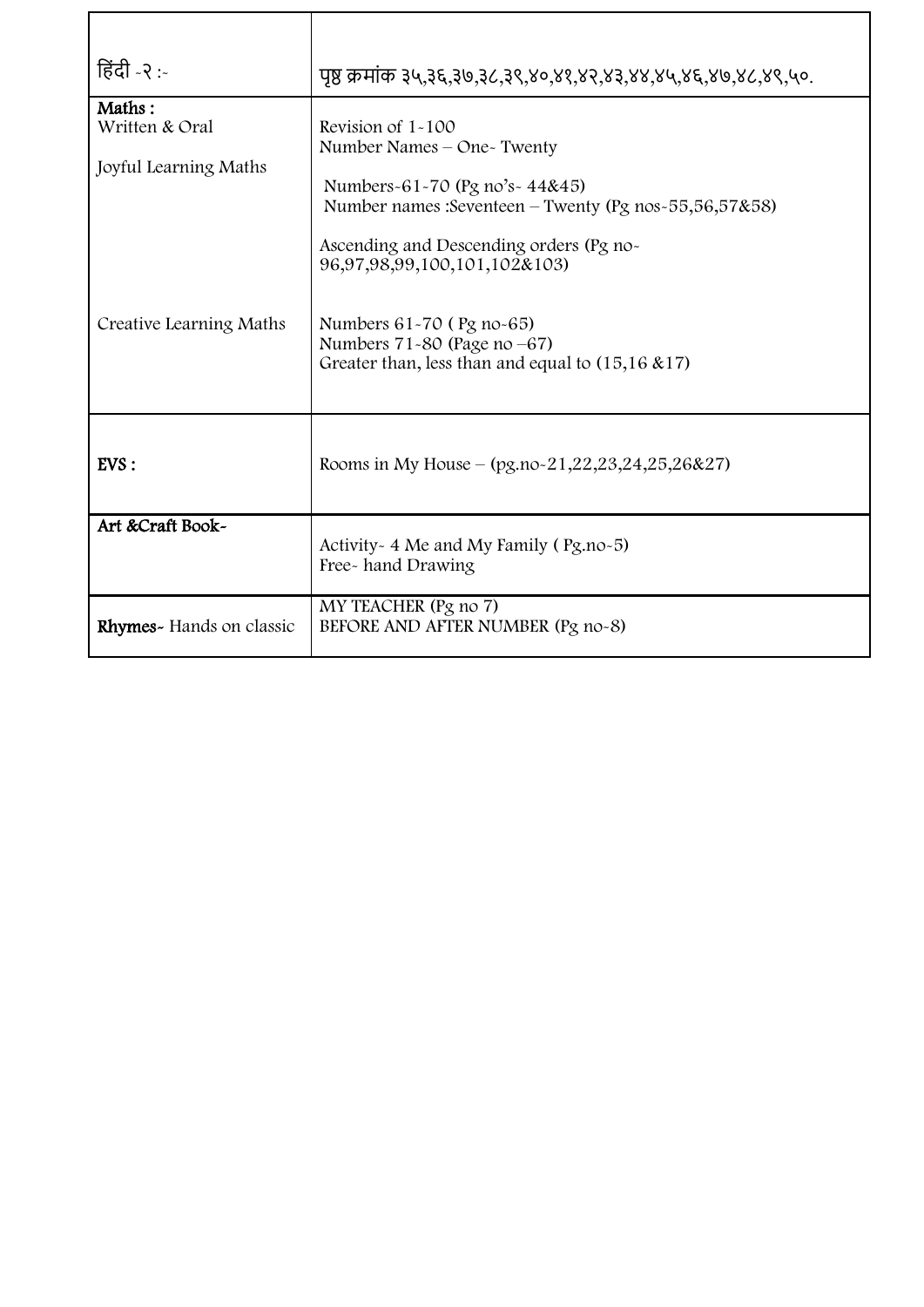# Rhymes

 $\frac{1}{\sqrt{2}}$ 

٦

Oh! My Teacher, **And three comes after.** You tell me what is right and wrong.  $\|\cdot\|$  Four comes before five, Oh! My Teacher, And six comes after. You teach me numbers and song.  $\|\cdot\|$  Seven comes before eight, Oh! My Teacher, **And nine comes after.**  You make me pray everyday. When I want a number before, You teach me to be fair in play.  $\|\cdot\|$  When I want a number after You teach me to read and write. Oh! My Teacher, You make my future bright

## MY TEACHER **BEFORE AND AFTER NUMBER**

 One comes before two, Oh! My Teacher **I I** jump to a number backward. Oh! My Teacher, **I** jump to a number forward.

## **एक कौआ प्यासा था**

एक कौआ प्यासा था, जग में पानी थोड़ा था , कौए $\sigma$ ने डाले कंकड़). पानी आया ऊपर , कौए ने पपया पानी , खत्म हुई कहानी |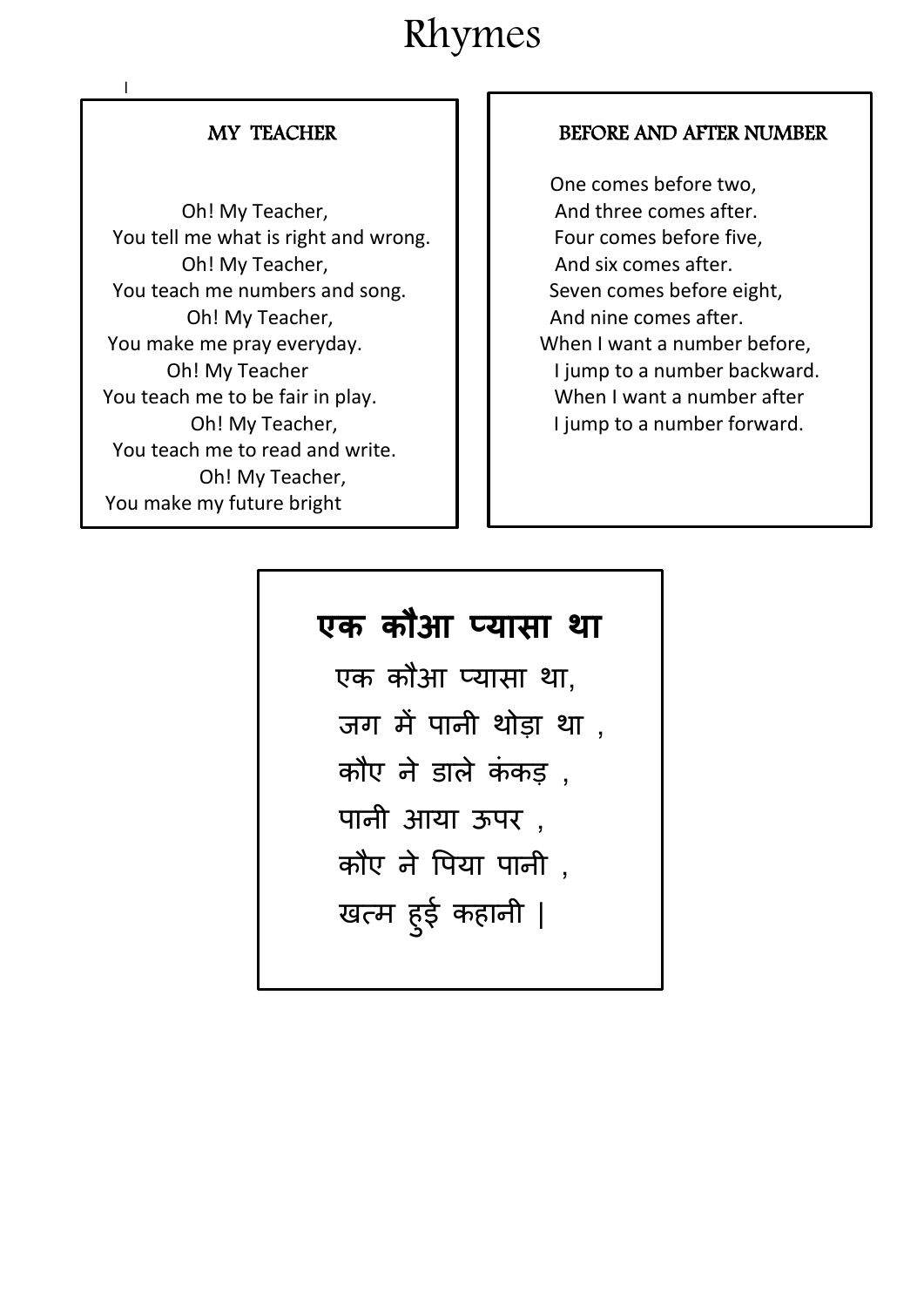# **पापा का हैप्यार अनोखा**

 **पापा का हैप्यार अनोखा , जैसेशीतल हवा का झो ोंका , मााँकी ममता सबसेप्यारी , सबसेस ोंदर सबसेन्यारी |** 

## ➢ SEPTEMBER: EVENTS, CELEBRATIONS & HOLIDAYS

| Sr. No.        | Date                           | Day       | Event                               | Dress Code for<br>Children |
|----------------|--------------------------------|-----------|-------------------------------------|----------------------------|
| 1              | 02.10.2019                     | Wednesday | Mahatma Gandhi Jayanti              | Holiday                    |
| $\overline{2}$ | 04.10.2019                     | Friday    | Dance Competition                   | Appropriate Attire         |
| 3              | 07.10.2019                     | Monday    | Navratri Celebration                | <b>Traditional Dress</b>   |
| $\overline{4}$ | 08.10.2019                     | Tuesday   | Dussehra                            | Holiday                    |
| 5              | 11.10.2019                     | Friday    | Food Day-Idli/dosa                  | <b>NA</b>                  |
| 6              | 18.10.2019                     | Friday    | Brown Day Celebration               | <b>Brown Colour Dress</b>  |
| 7              | 19.10.2019                     | Saturday  | PTI (Parent Teacher<br>Interaction) | <b>NA</b>                  |
| 8              | 24.10.2019                     | Thursday  | Diwali Celebration                  | Colourful Dress            |
| 9              | 25.10.2019<br>to<br>03.11.2019 |           | Diwali Vacations                    | <b>NA</b>                  |